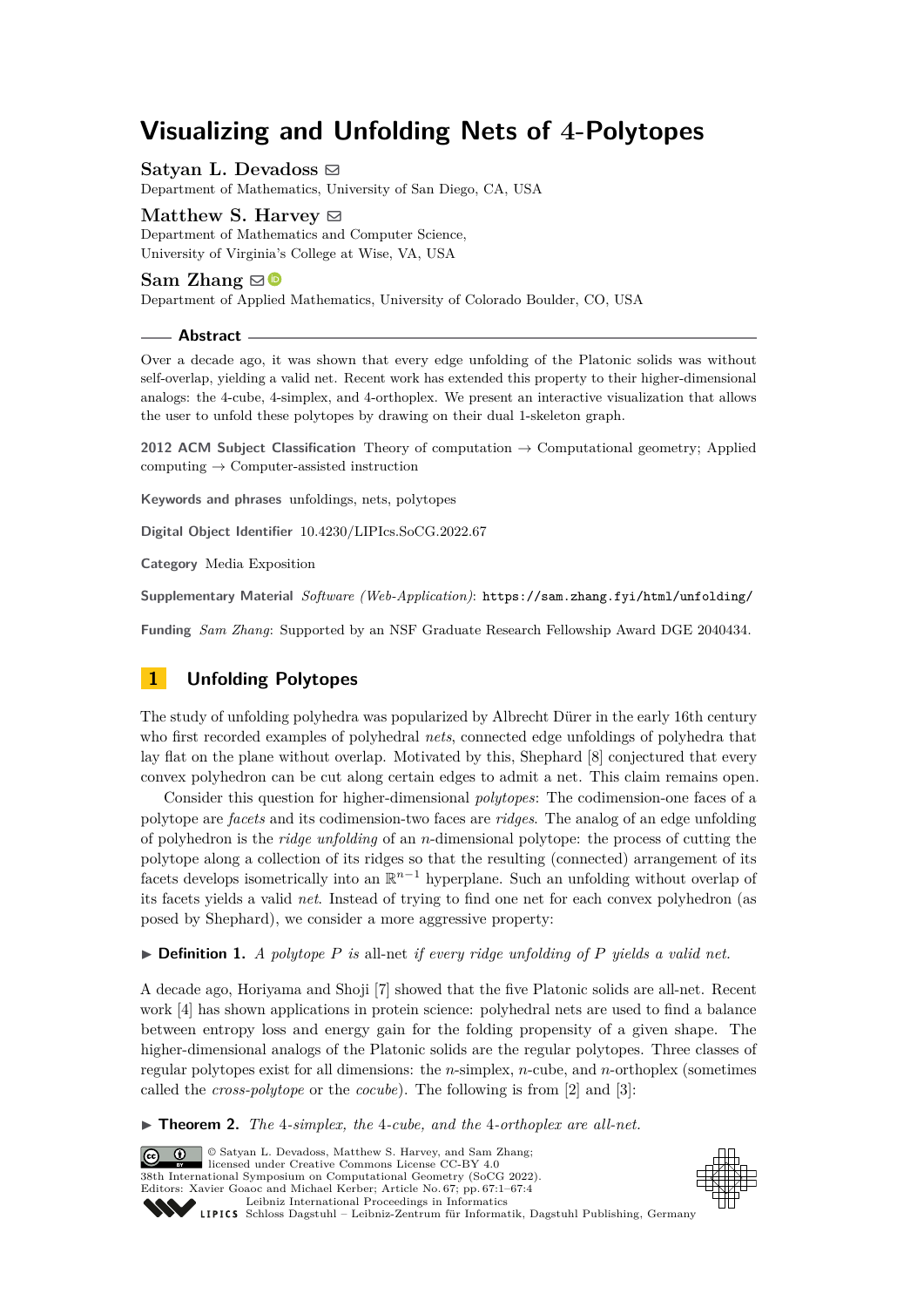### **67:2 Visualizing and Unfolding Nets of 4-Polytopes**

 $\triangleright$  Remark 3. For  $n > 4$ , the *n*-simplex and *n*-cube are all-net, while the *n*-orthoplex fails. Three additional regular polytopes appear only in four-dimensions: the 24-cell, 120-cell, and 600-cell. Their all-net property remain unexplored.

A ridge unfolding of a convex 4-dimensional polytope is given by a series of cuts along its 2-dimensional ridges so that the polytope may be unwrapped and "laid flat" in  $\mathbb{R}^3$ . The goal of our visualization is to show the resulting net – the final placement of the unwrapped facets – rather than the unwrapping itself. Such an unfolding is specified by the combinatorics of the arrangement of its facets in the resulting net. In particular, a ridge unfolding of polytope *P* induces a *spanning tree* in the 1-skeleton of the dual of *P*: a tree whose nodes are the facets of the polytope and whose edges are the uncut ridges between the facets.

We now consider these associated graphs, the 1-skeleton of the duals of these polytopes: Since the 4-simplex is self-dual, its 1-skeleton is simply the *complete graph on 5 nodes* (corresponding to the 5 facets of the 4-simplex). The 4-cube is dual to the 4-orthoplex, whose 1-skeleton forms the 4-*Roberts graph*. The 8 nodes of this graph can arranged on a circle so that antipodal nodes represent opposite facets of the cube. Finally, the dual of the 4-orthoplex is the 4-cube, whose 1-skeleton forms the 4-*hypercube graph*. We chose a drawing of this graph where its 16 nodes are arranged on a circle.

The work of Buekenhout and Parker [\[1\]](#page-3-5) has enumerated the spanning trees on these three graphs. Since unfoldings are in bijection with spanning trees, there are (up to symmetry), 3 distinct unfoldings of the 4-simplex, 261 distinct unfoldings of the 4-cube, and 110,912 distinct unfoldings of the 4-orthoplex. By Theorem [2](#page-0-0) above, each of these unfoldings is a valid net. Our visualization software (<https://sam.zhang.fyi/html/unfolding/>) allows the user to interactively create all of these nets. The figures in this paper show three examples.



**Figure 1** A user-drawn spanning tree and its corresponding unfolded 4-simplex net.

# **2 Unfolding Geometry**

An unfolding is specified, step-by-step, by drawing a spanning tree. As it is being drawn, the corresponding net is formed by attaching new facets along the faces indicated by the tree.

In the case of the hypercube, the facets are cubes. The first cube is placed with its center (centroid) at the origin and its faces parallel to the coordinate planes. Each subsequent facet is attached to an exposed face  $f$  of one of the facets  $F$  in the existing structure as follows: the center  $P$  of  $F$  is translated one edge length in the direction perpendicular to  $F$ , to a new point  $Q$  (so that  $f$  bisects  $PQ$ ). A new facet is then placed with  $Q$  as its center.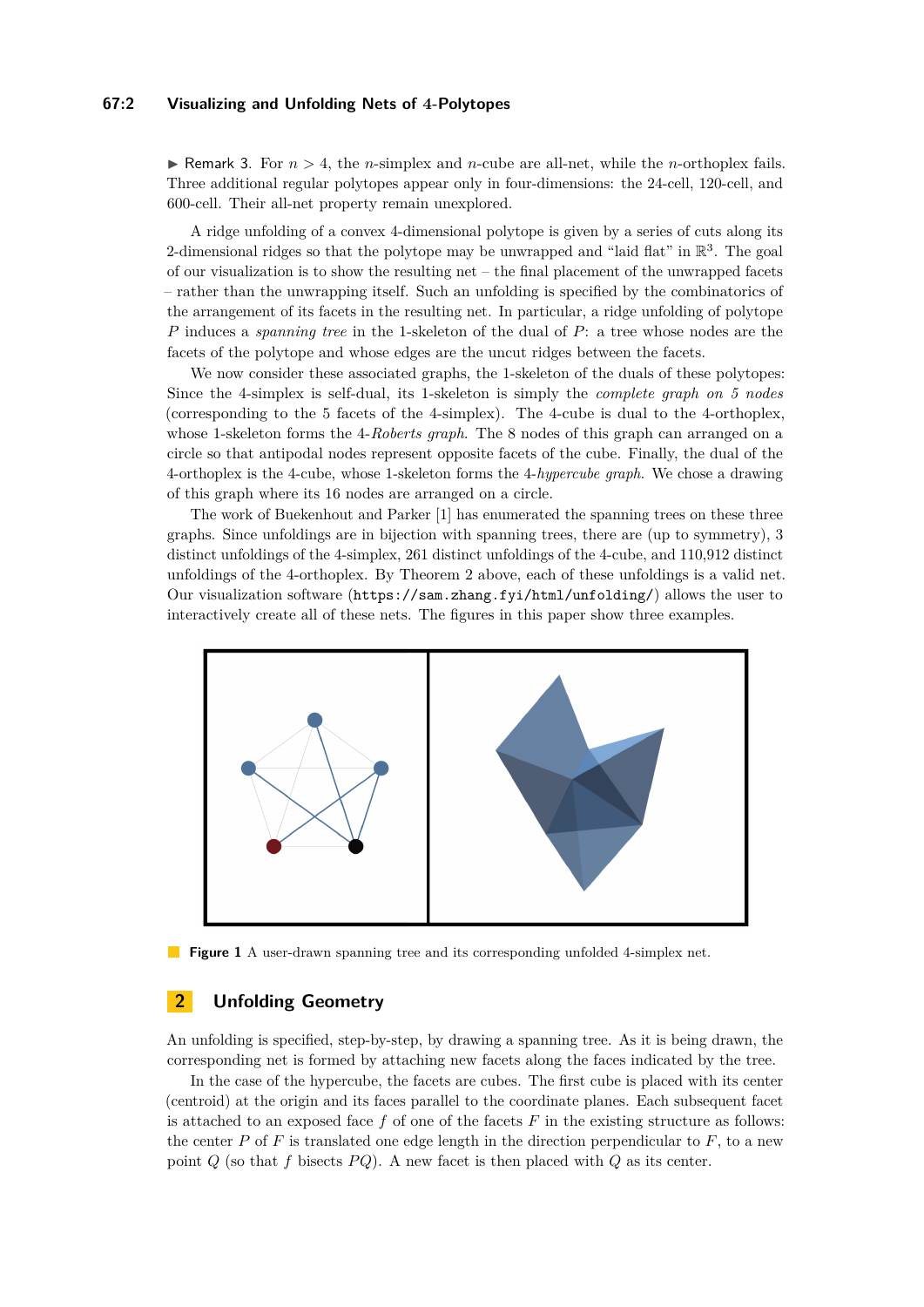

**Figure 2** A user-drawn spanning tree and its corresponding unfolded 4-cube net.

In the case of the simplex and the orthoplex, the facets are tetrahedra. Unlike the cube, a tetrahedron cannot be conveniently embedded in  $\mathbb{R}^3$ , making calculations there difficult. It can be much more elegantly placed in  $\mathbb{R}^4$ , with its vertices at  $(1,0,0,0)$ ,  $(0,1,0,0)$ ,  $(0,0,1,0)$ , and  $(0, 0, 0, 1)$ . Each subsequent facet is then attached to an exposed face  $f$  of a facet  $F$  by reflection across *f*. This reflection will fix all of *f*, hence all the vertices of *F* except for one, say P. Thanks to the  $\mathbb{R}^4$  embedding, its reflection,  $Q$ , can be calculated by a simple matrix multiplication. A new facet is then constructed whose vertices are those of *f*, along with *Q*. In this construction, the unfolded net will lie in the hyperplane  $x_1 + x_2 + x_3 + x_4 = 1$ . Once vertex coordinates have been calculated, it is necessary to rotate the shape into standard 3-dimensional space  $x_4 = 0$  before displaying the final result.



**Figure 3** A user-drawn spanning tree and its corresponding unfolded 4-orthoplex net.